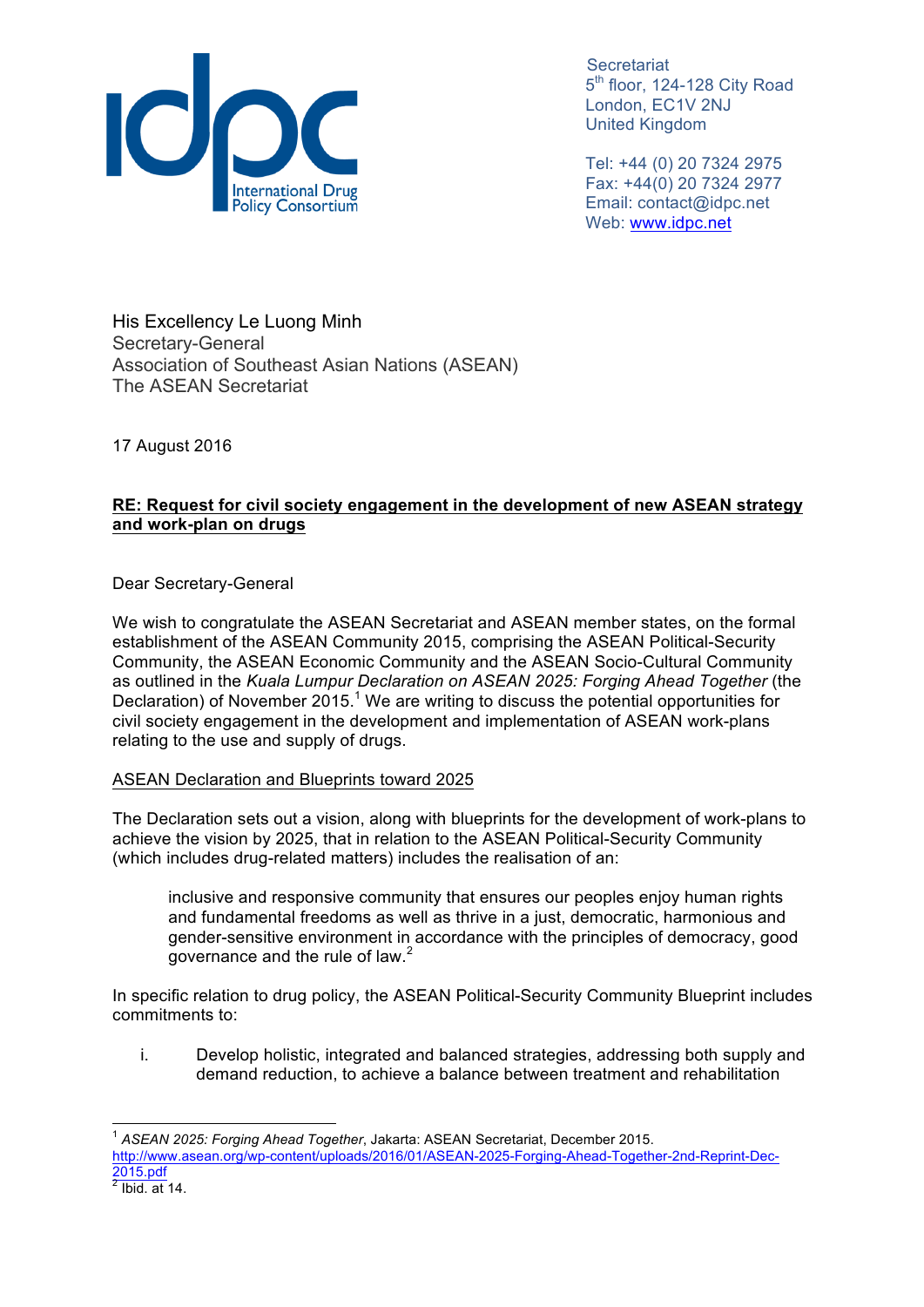

Tel: +44 (0) 20 7324 2975 Fax: +44(0) 20 7324 2977 Email: contact@idpc.net Web: www.idpc.net

approaches as well as the law enforcement approach in combating drug crimes, and;

ii. Develop evidence-based best practices and standards on policy formulation and interventions on drug prevention and control and other related measures.<sup>3</sup>

In addition, the ASEAN Socio-Cultural Community Blueprint establishes commitments by member states to:

- i. Support the coordination with relevant stakeholders in policy formulation, develop and implement preventive programmes for different target groups, adopt and utilise effective treatment and rehabilitation and after-care programmes, and research on drug abuse problems; and
- ii. Enhance community awareness and social responsibility on the ill-effects of dangerous drugs through community engagement, advocacy and other relevant activities.<sup>4</sup>

## Outcomes of the UN General Assembly Special Session on the world drug problem

In addition to the Declaration comprising new Blueprints to guide the development of ASEAN's drug strategy and work-plan, we understand that member states are also likely to refer to the outcomes of the UN General Assembly Special Session on the world drug problem, held in April 2016 (UNGASS).<sup>5</sup> Member states agreed at the UNGASS to respond to drug-related problems with a "comprehensive, integrated and balanced approach," while recognising the important role of civil society, affected populations, the scientific community and academia in the formulation, implementation and evaluation of drug policies. They also reiterated their commitment to end by 2030 the epidemics of AIDS and tuberculosis, as well as to combat viral hepatitis and other communicable diseases, among people who use drugs, including people who inject drugs.

The operational recommendations agreed to by member states at UNGASS gave specific attention to ensuring:

- a. the availability of and access to controlled substances for medical and scientific purposes
- b. non-discriminatory access to health, care and social services for people held in prison and pre-trial detention, especially women
- c. adequate quality of drug treatment and rehabilitation services, and to prevent any possible acts of cruel, inhuman or degrading treatment or punishment

 $\frac{3}{4}$  Ibid. at 36 – 37.<br> $\frac{4}{4}$  Ibid. at 116.

<sup>5</sup> United Nations General Assembly*, Our joint commitment to effectively addressing and countering the world drug problem*, Resolution A/S-30/L.1, 14 April 2016, https://documents-ddsny.un.org/doc/UNDOC/GEN/N16/105/72/PDF/N1610572.pdf?OpenElement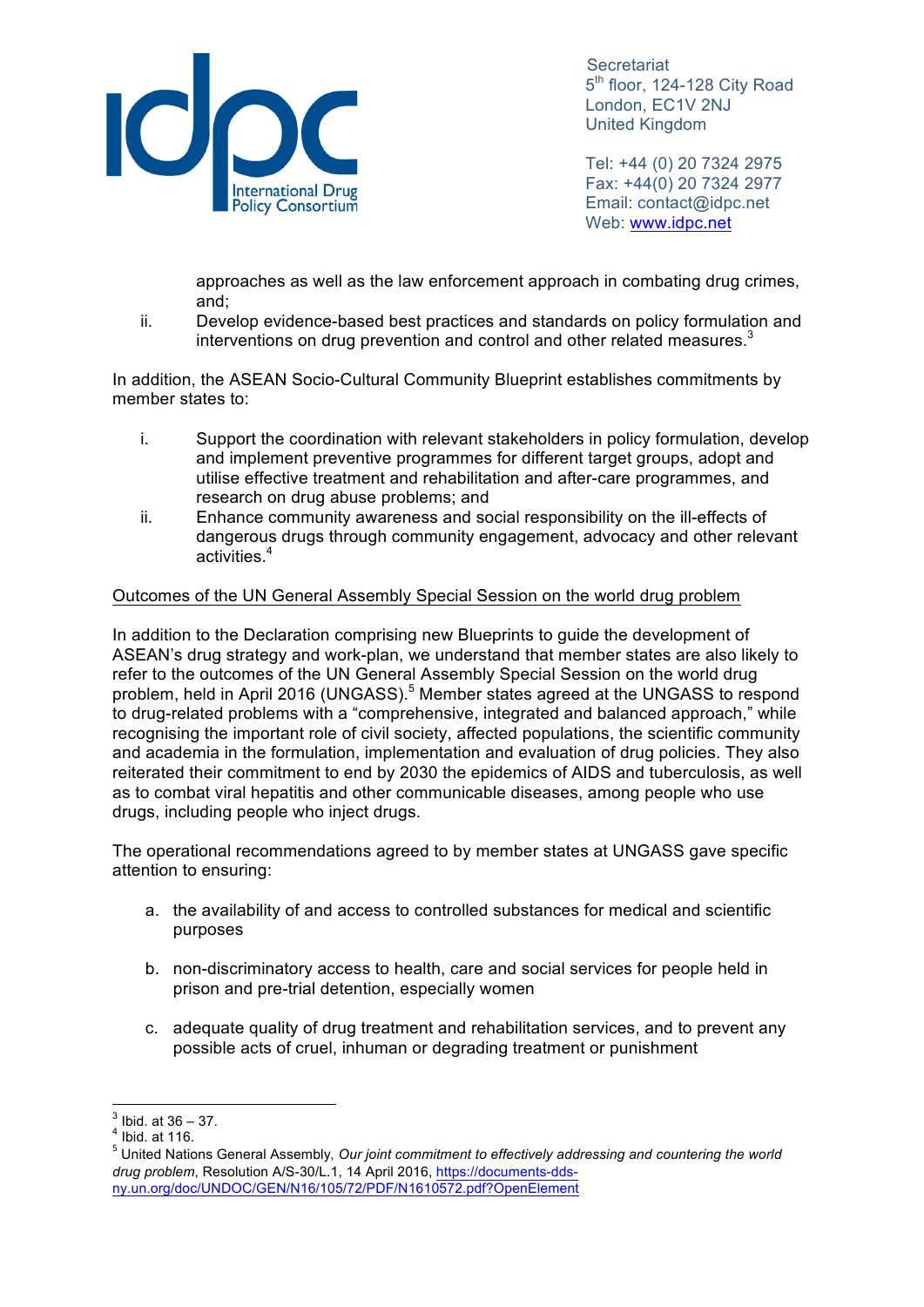

Tel: +44 (0) 20 7324 2975 Fax: +44(0) 20 7324 2977 Email: contact@idpc.net Web: www.idpc.net

- d. the involvement of women in all stages of the development and implementation of drug policies and programmes
- e. that measures to prevent the illicit cultivation of and to eradicate plants containing narcotic and psychotropic substances respect fundamental human rights, take due account of traditional licit uses, where there is historic evidence of such use, and of the protection of the environment
- f. proportionate national sentencing policies, practices and guidelines for drug-related offences, including taking into account the specific needs and vulnerabilities of women drug offenders when imprisoned, and
- g. effective criminal justice responses to drug-related crimes that ensure legal guarantees and due process safeguards, including to uphold the prohibition of arbitrary arrest and detention and of torture and other cruel, inhuman or degrading treatment or punishment, to eliminate impunity, and to ensure timely access to legal aid and the right to a fair trial.

## Request for civil society engagement

Taking into account the vision and commitments established by ASEAN member states, and the operational recommendations agreed to at UNGASS, particularly in relation to engaging relevant stakeholders and communities, we kindly request the Secretariat to establish opportunities for civil society organisations and affected communities to participate in the official process for the development of the new ASEAN strategy and work-plan on the use and supply of drugs.

Engaging civil society organisations in drug strategy development is common practice in other regional structures such as the African Union, Organisation of American States and the European Union.<sup>6</sup> The expertise and experience of civil society and community organisations is vast, and capable of contributing robust evidence to inform the development of sound drug policies.

As ASEAN member states plan a new drug strategy and work-plan to achieve a stronger, healthier and more secure community by 2025, we urge ASEAN governments and the ASEAN Secretariat to ensure the meaningful participation of civil society and community representatives through the establishment of formal consultative mechanisms on the development, implementation, monitoring and evaluation of ASEAN drug policies and programmes.

We look forward to your response. Please contact Gloria Lai (Senior policy officer, International Drug Policy Consortium, e-mail: glai@idpc.net) for any queries.

<sup>6</sup> European Monitoring Centre for Drugs and Drug Addiction (2014), *Regional drug strategies across the world*: *<sup>a</sup> comparative analysis of intergovernmental policies and approaches*, EMCDDA Papers, Publications Office of the European Union, Luxembourg, http://www.emcdda.europa.eu/publications/emcdda-papers/regional-drugstrategies, p. 9.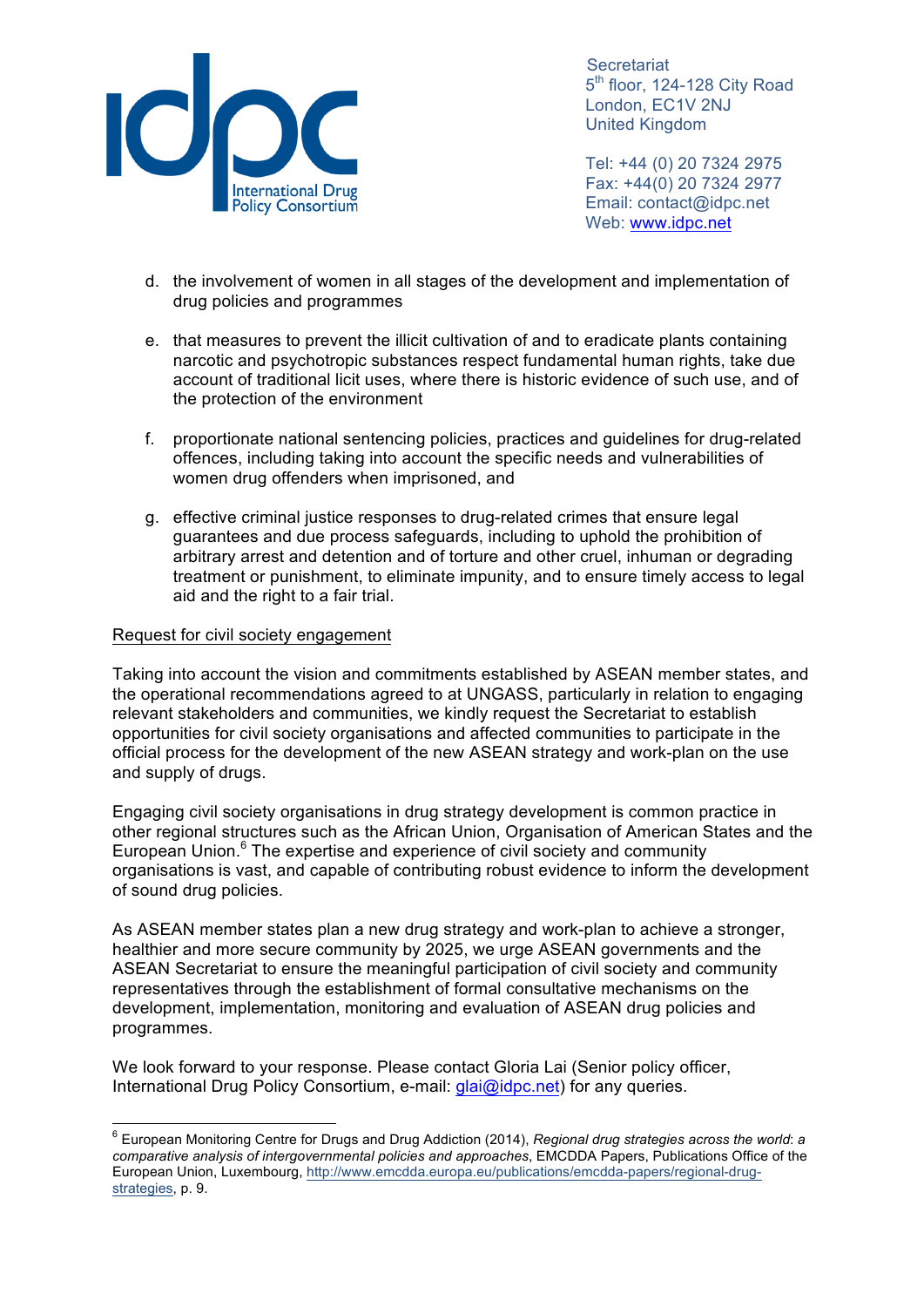

Tel: +44 (0) 20 7324 2975 Fax: +44(0) 20 7324 2977 Email: contact@idpc.net Web: www.idpc.net

Kind regards

Ann Fordham Executive Director International Drug Policy Consortium



Ricky Gunawan **Director** LBH Masyarakat (Indonesia)



Anton Mulyana Djajaprawira **Director** Rumah Cemara (Indonesia)

Choub Sok Chamreun Executive Director KHANA (Cambodia)

Anand Chabungbam Regional Coordinator Asian Network of People who Use Drugs

Nang Pann Ei Kham **Coordinator** Drug Policy Advocacy Group Myanmar

Edo Agustian National Coordinator PKNI – Persaudaraan Korban Napza Indonesia (Indonesia Drug User Network)

Harry

Taing Pheuk Executive Director Korsang (Cambodia)